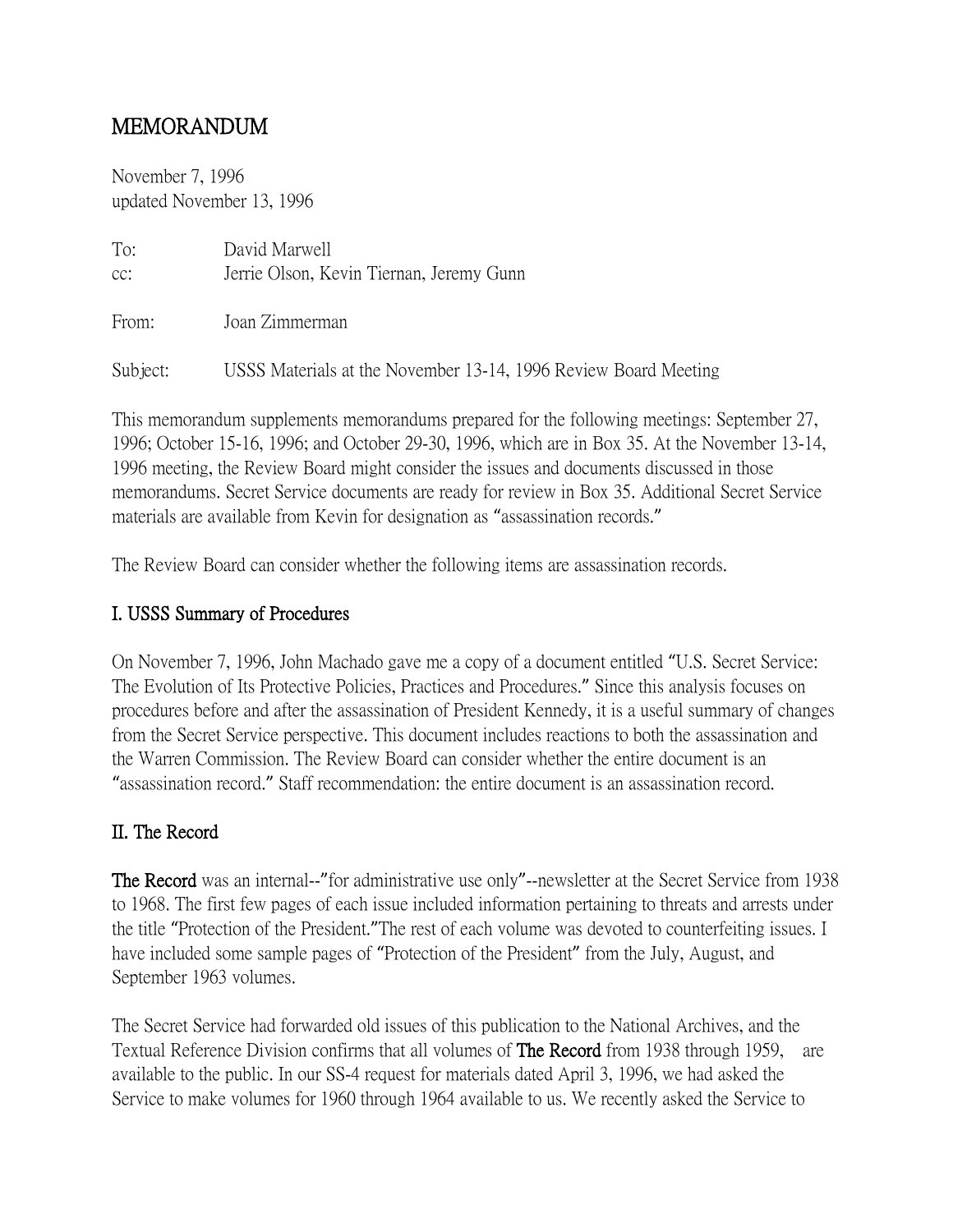review the 1965 volume for any mention of the Warren Commission. John Machado has indicated that these volumes of The Record will eventually be sent to the Archives--but not within the next 12 months. According to John Machado, the Archivist at the Secret Service is still using these volumes, and he could not predict when they will be sent to the Archives. The Review Board can consider whether the "Protection of the President" information in each volume is assassination related. The Board can also consider whether the 1960-1965 time frame is appropriate. If so, the Staff can copy the "Protection of the President" pages from each volume and place them in the JFK Collection. An alternative approach would be to ask the Secret Service to accelerate its progress in forwarding The Record to the National Archives. In return, the Review Board would refrain from designating The Record an "assassination record." If this plan is acceptable to the Review Board and to the Secret Service, the complete set of **The Record** will be together in the Textual Reference Division, and a note indicating its location could be available to researchers in the JFK Collection. The Secret Service would benefit by not having to copy pages on "protection of the president." *Staff recommendation*: Offer the Secret Service the option of placing **The Record** in the Archives within the next 4 weeks, and the Review Board will refrain from designating the volumes from 1960 through 1965 "assassination records."

#### III. Materials from the Abraham Bolden File

We requested the Abraham Bolden file in our SS-7 letter dated June 3, 1996. The Secret Service has provided a partial response, which documents Chief Rowley's investigation of charges made by Bolden. The rest of the Bolden file [not yet provided] contains third agency documents, which the Secret Service has referred. Bolden was a Secret Service agent who served briefly on the White House Detail before going to the Chicago office. Bolden maintained that President Kennedy's trip to Chicago in early November 1963, was canceled because of a serious threat for which Bolden claimed he had documentation. Bolden had also pointed out that Secret Service agents were careless about protecting President Kennedy. The review Board can consider whether this portion of the Bolden file is an "assassination record." Staff recommendation: this portion of the Bolden file is an "assassination record."

#### IV. Abstracts: Computer Printouts on Individuals

The Secret Service has sent 11 abstracts on individuals associated with the Kennedy assassination including Oswald's relatives and associates, Mark Lane, and President Kennedy, whose employer is listed as "unknown." Some contain Social Security Numbers. Staff recommendation: all 11 abstracts are "assassination records."

e:\nov13bdmt